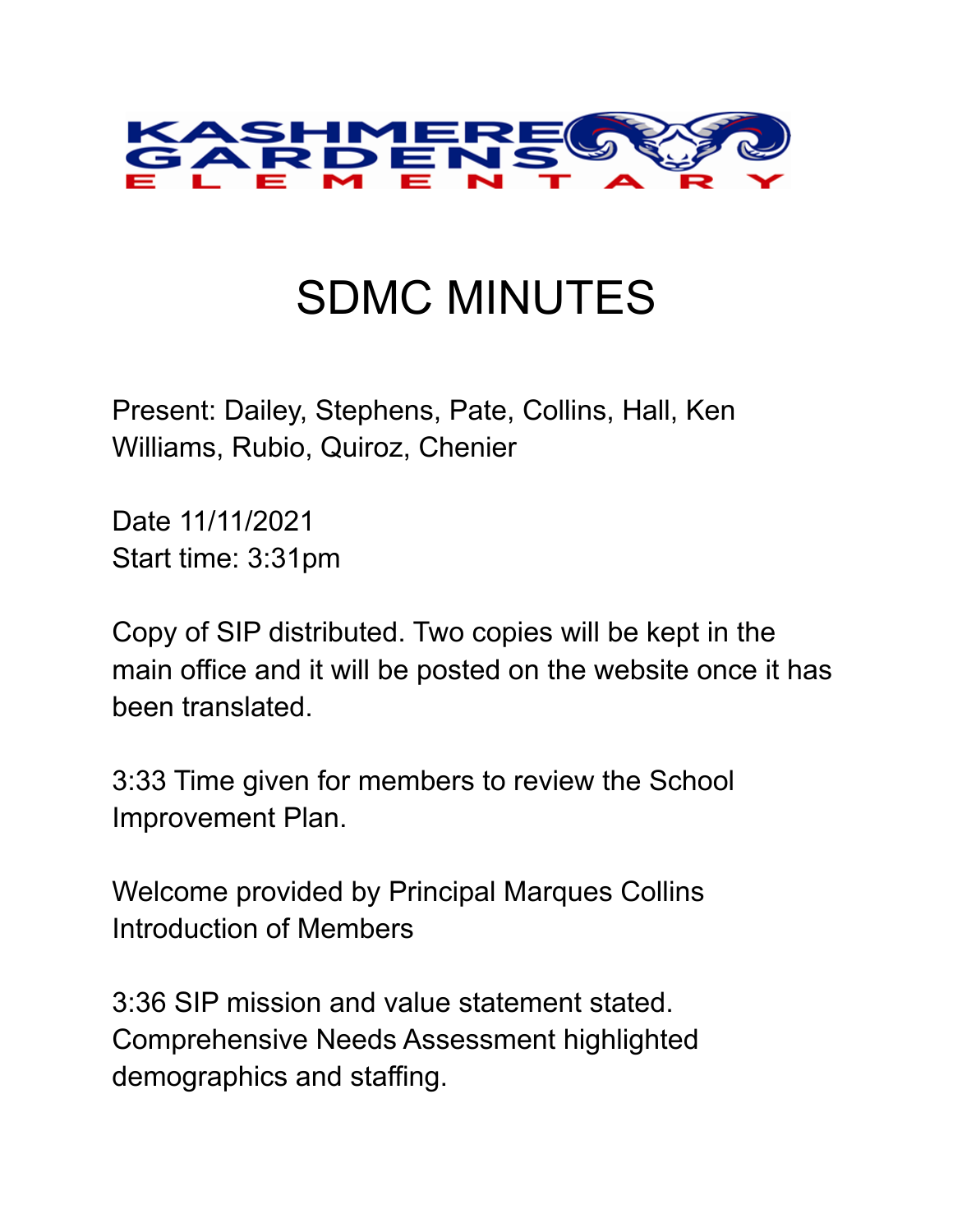Current school rating was a "C" prior to the pandemic. We are planning to achieve a rating of "B" which will be a two year designation. Our focus is on 4th and 5th grade showing growth.

3:40 Core values shared. We are here to serve. The SIP is a live document. Everyone present can enter notes and make suggestions in the Plan For Learning Platform.

ESSER Funds: textbooks have been purchased and iEducate Tutors have been hired to provide intervention per HB4545. Tutors are on campus 5 days per week. Students must get a total of 30 hours.

Enrollment Projection: 440 (we have exceeded our goal by +6)

Community Resilience Project- The data obtained from the community will be utilized to create a report for the city of Houston. The determination of a location for the Lily Pad Facility will be a prototype for similar facilities in other parts of Houston. Mr. Williams stated that everyone was impressed by Mr. Collins and the showing of support from parents.

Spark Park Renovation Project- Hall, Pate, Williams and Downey has been very instrumental in this ongoing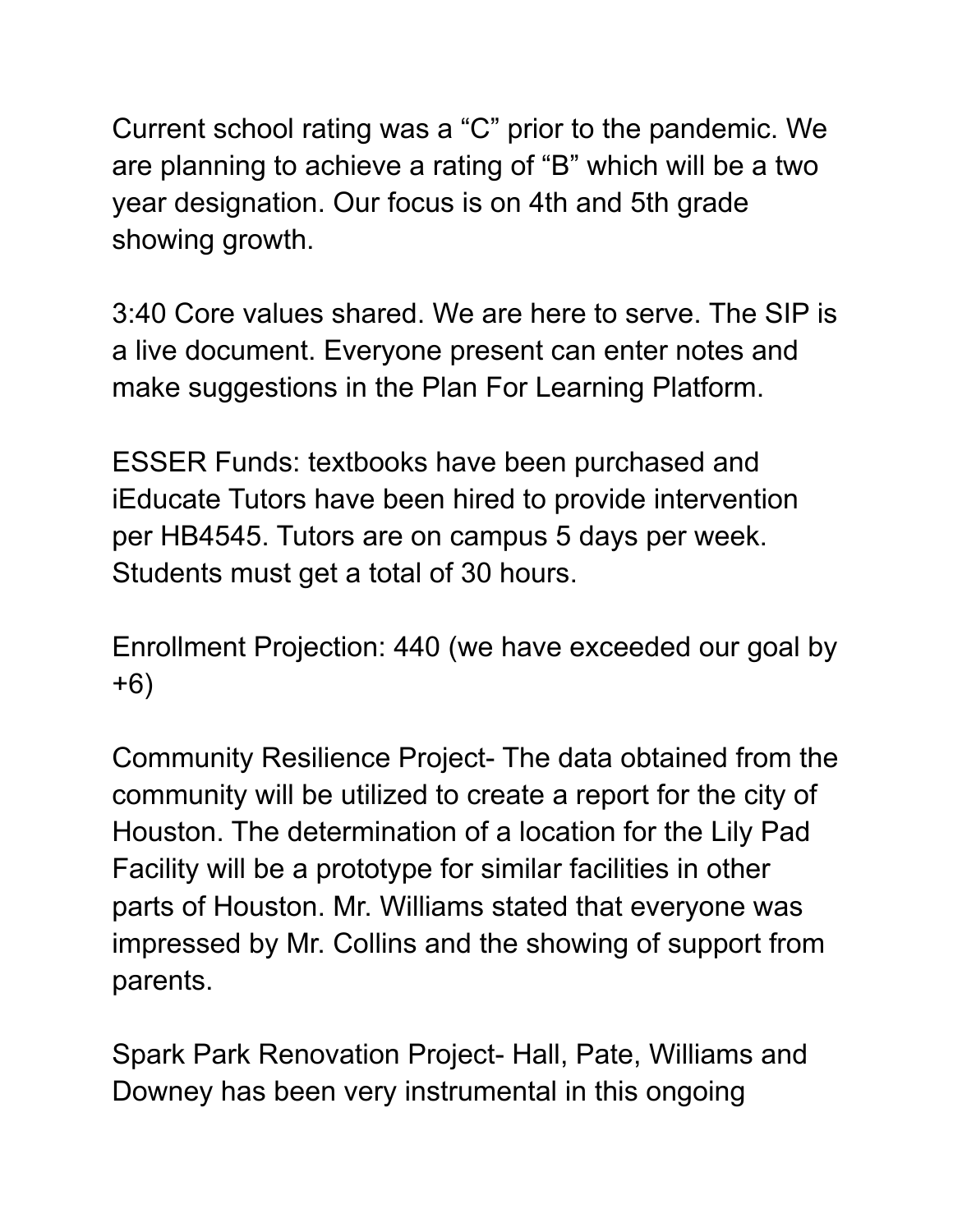project. Weekend work will be done on the track for walking and fences. 12/3 Update meeting will be held 11:00-12:00. This will be the final selection of contractors based on bids submitted.

Community Updates: Market happens every 1st and 3rd Saturday of the month. Location next to the LBJ farm. In 2022 a new collaborative with LBJ Hospital will begin. Information on nutritional and medical programs are not advertised but LBJ is not just a trauma hospital and the goal is to bring awareness to all services that are available. A new facility will be built with 400 beds and an oncology center is coming. LBJ is aware that they have to enhance their footprint in the community. (info provided by Mr. Williams)

COVID-19 Vaccinations will be provided to students at various locations within the district. Trinity Gardens Church of Christ will have a vaccine clinic for children and booster vaccines for adults. The vaccines will take place on the 3rd Saturday in addition to the pantry.

Next Year: Real Men Read Program will partner with KGES. We are open to other mentor programs and organizations. Mr. Williams mentioned that HISD has a program that he will make an inquiry about.